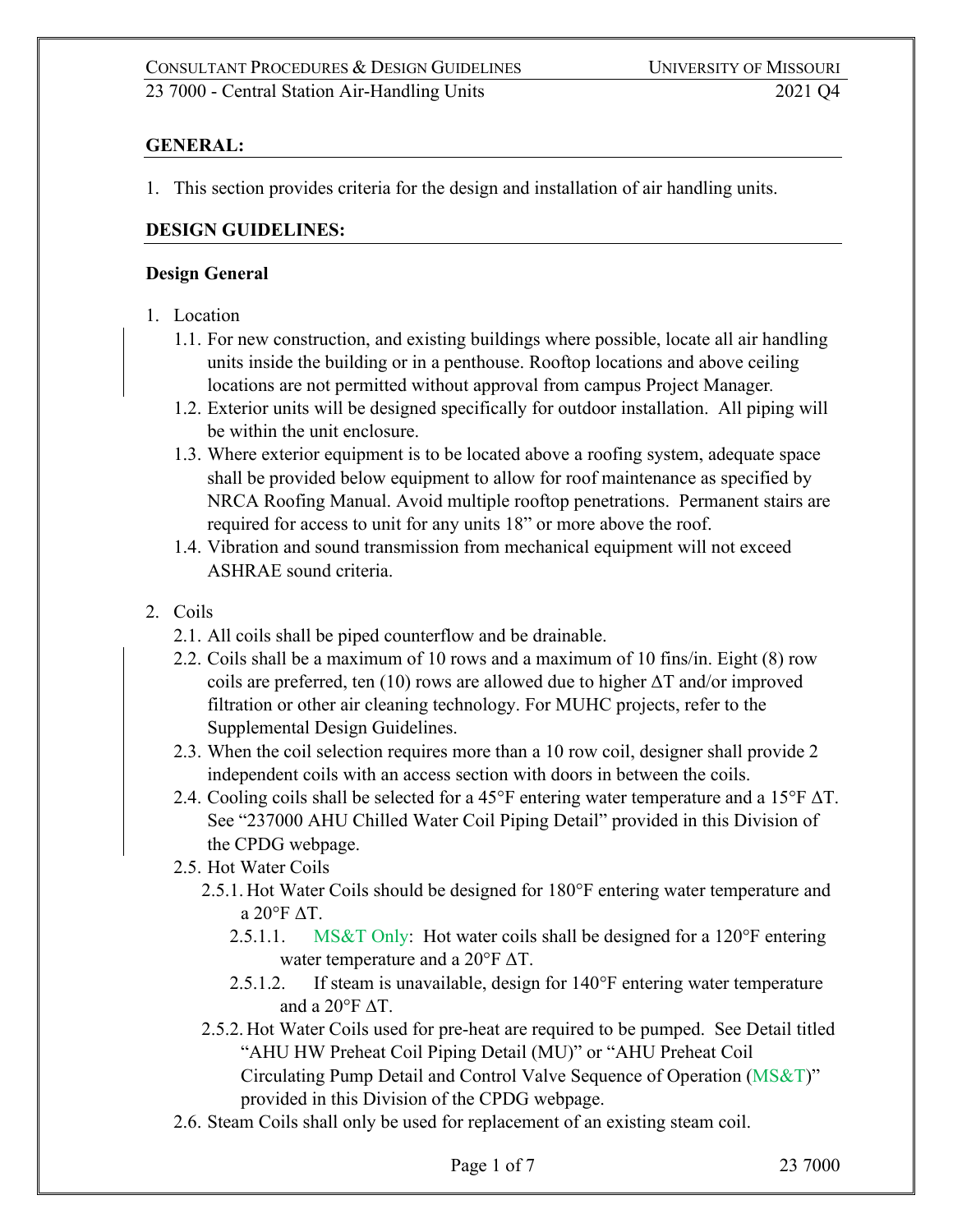# CONSULTANT PROCEDURES & DESIGN GUIDELINES UNIVERSITY OF MISSOURI

- 2.6.1. Steam coils shall be designed for 5 psig steam, and gravity return. This may necessitate elevating the unit above the housekeeping pad to provide sufficient height for a gravity return.
- 2.6.2. Steam heating coils should be designed with a smaller face area than the AHU cabinet. Coil heating capacity is based mostly on the coil size. Coils face area shall be only as large as required by the required heat load. Higher velocity through the steam coil is acceptable. Steam coils which are the same size as the AHU cabinet are greatly oversized and will have very uneven temperatures across the coil face. It is not unusual to see freezing temperatures at the bottom or side opposite the steam supply to the coil. This may cause the steam coil and the adjacent chilled water coil to freeze.
- 2.6.3.Integral Face and bypass damper pre-heat coils are preferred. Standard internal/external face and bypass coil arrangements are not permitted.
- 3. Arrangement
	- 3.1. Draw through arrangements are acceptable for units with winter mixed air temperature greater than 40F. Hot water pre-heating coils are required on units with mixed air between 40°F and 55°F. Systems with a mixed air above 55°F do not require heating coils.
	- 3.2. Blow through arrangements are required when winter mixed air temperatures are below 40F. Cooling coils will be located downstream of the supply fan.
	- 3.3. All air handling units will consist of factory fabricated components. Modifying or field fabricating mixing boxes or filter sections are not permitted.
- 4. Fans
	- 4.1. Fans will be selected to provide highest efficiency and lowest noise characteristics practical while meeting specific system requirements. Sound level shall not exceed 85db, three (3) feet from the unit.
	- 4.2. The following fan types are acceptable:
		- 4.2.1. DWDI, Airfoil or backward inclined
		- 4.2.2. Plenum type
	- 4.3. Inline centrifugal, tubeaxial or vaneaxial fans are **PROHIBITED.**
	- 4.4. Return fans shall be provided only when return/exhaust/relief duct system pressure drop exceeds 0.30" wg.
	- 4.5. Relief fans are required whenever the economizer air relief path ΔP exceeds 0.05" Wg.  $(0.05)$  wg exerts 5 lbs of force on a 36" x 72" exterior door and will prevent the door from closing and locking)
	- 4.6. Variable speed drives shall be provided by Division 26, not the AHU manufacturer.
	- 4.7. Central-station air-handling units and their components shall be factory tested in accordance with the applicable portions of ARI 430 - Standard for Central-Station Air-Handling Units and shall be listed and bear the label of the Air-Conditioning and Refrigeration Institute.
	- 4.8. The fan-system operating point shall fall within range recommended for proper operation as indicated in Figure 5-4, AMCA Standard 201-90 "Fans and Systems". Fan type and characteristics will be selected to assure stable non-pulsing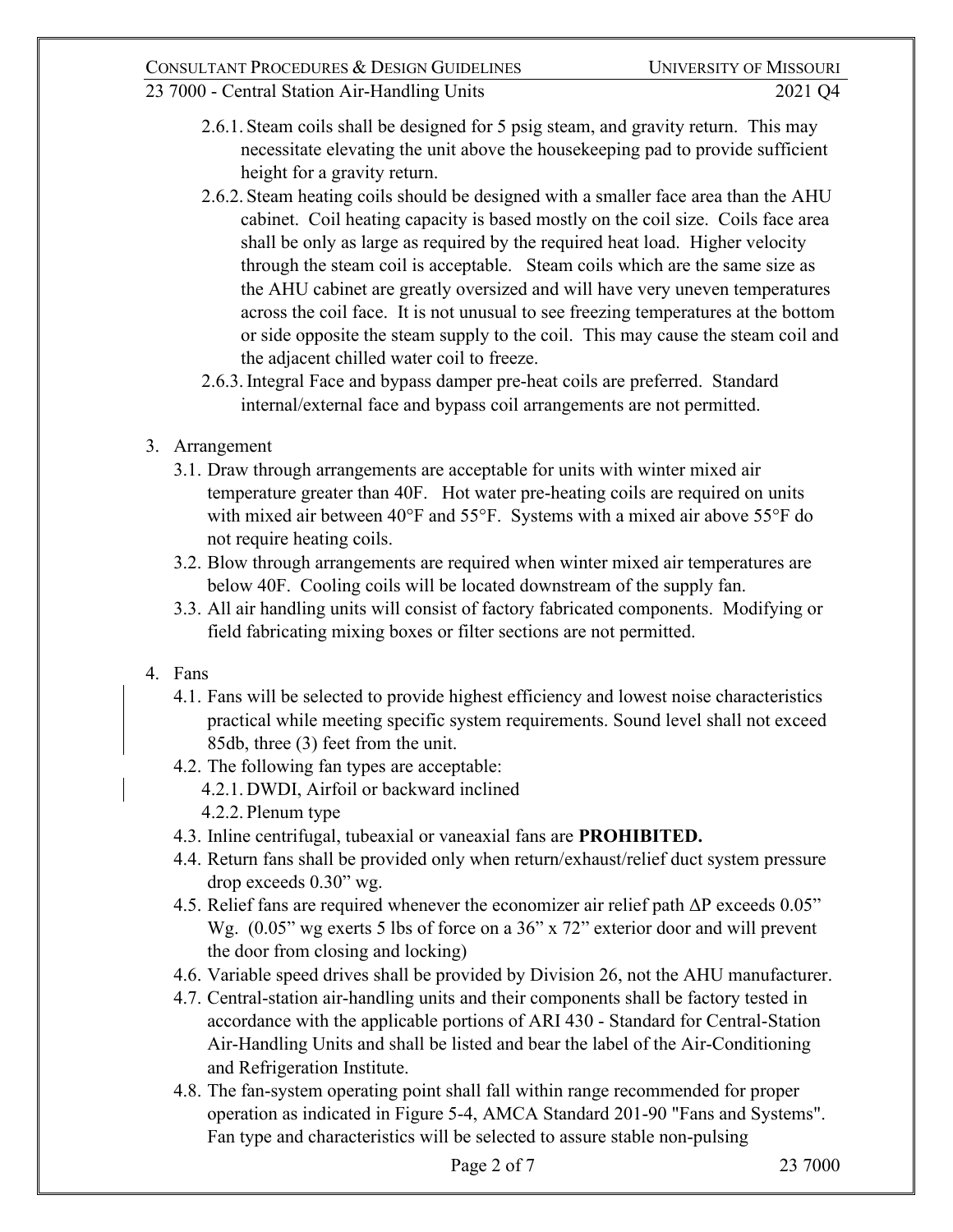23 7000 - Central Station Air-Handling Units 2021 Q4

performance in required operating ranges. Fan's Class shall be high enough for 10% over speed without exceeding RPM for the class. Fan shall be selected low enough on the fan curve to allow 5-10% increase in static pressure without causing the fan to go into the unstable range.

4.8.1.Inlet and Discharge outlets shall be designed to not create a system effect.

- 5. Filters
	- 5.1. Filters will comply with ASHRAE Systems and Equipment Handbook, and the following:
		- 5.1.1. Office areas shall have a minimum MERV 11
		- 5.1.2.Classrooms shall have a minimum MERV 11
		- 5.1.3.Laboratories shall have a minimum MERV 13
		- 5.1.4. Animal areas shall have a minimum efficiency of 85% (MERV 13)
- 6. Internal Access
	- 6.1. All units shall be provided with access sections to enable inspection, cleaning and repair of individual components. Access shall be provided to mixing dampers, both sides of coils, and fan sections. LED lights shall be provided in all access sections and connected to a common switch/timer. **MINIMUM WIDTH OF ACCESS SECTION SHALL BE 24".**
- 7. External Maintenance Access Requirements
	- 7.1. Access and service space shall comply with International Mechanical Code, section 306.
	- 7.2. All HVAC equipment will be located to facilitate accessibility, maintainability, and replacement. Minimum clearance on the side for fan access, filter access or coil access is 48". All other sides must have a minimum of 24" to walk around the unit.
	- 7.3. All coils within air handling units, will be capable of being pulled without obstruction of equipment, pipes, conduit, etc., or requiring removal of any other coil in the same unit. Two units may share the same coil pull space. Coil pull space may utilize a double-wide mechanical room door if the mechanical room is not large enough.
	- 7.4. Mechanical contract drawings shall show the access areas as a hatched area adjacent to the unit. Access doors shall also be shown at all required locations. A plan and elevation view of each air handling unit is required.
	- 7.5. All mechanical equipment/systems will be installed on a 4" minimum concrete housekeeping pad, and where required, steel support framing as required to allow proper housekeeping, cooling coil condensate trap installation, steam condensate drainage, and access. Provide a dimensioned detail in the drawings for condensate trap installation applicable to the arrangement and operating pressure.
	- 7.6. Future replacement of the entire unit shall be considered.

#### **SPECIFICATION REQUIREMENTS:**

The following statements shall be included in the contract specification: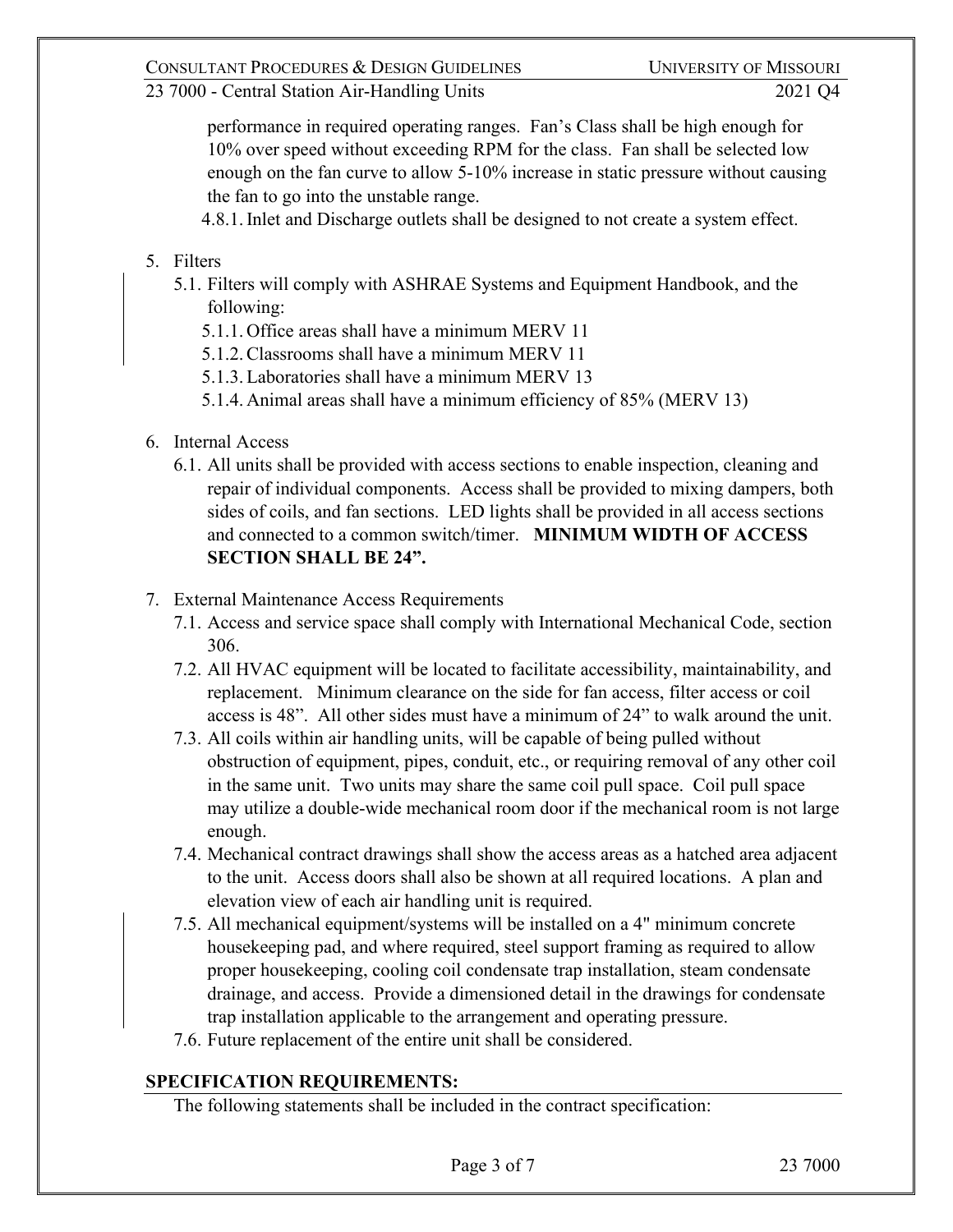23 7000 - Central Station Air-Handling Units 2021 Q4

- 1. Access limitations on replacement units: Replacement Air handling Units may be restricted to existing size limitations. Units which exceed these limitations cannot be considered as they will not fit in the existing locations. The size limitations are indicated on the attached data sheets.
- 2. Unit Construction
	- 2.1. Unit casing panels shall consist of formed and reinforced exterior 18 gage galvanized steel panels, minimum 2 inch thick, 3.0 lb/cu ft density fiberglass, 4 lb/cu ft mineral wool, or 2 part rigid injected Class I foam insulation and an interior 20 gage G90 solid galvanized steel liner.
		- 2.1.1.Consider tongue and groove unit casing panels with butyl gasket mating seal, thermal brake technology with hemmed outer edge and wash down option. Seal inner and outer seams with polyurethane.
	- 2.2. Access doors shall be insulated double wall construction. Latch handles, Ventlock 310 or equal, shall provide positive closure to prevent leakage. Door hinges shall be securely fastened to unit casing. Tack welds are not acceptable. Door gaskets shall be a minimum of 3/8 inch around the entire door perimeter.
	- 2.3. Unit sections with access doors shall be provided with floors capable of supporting maintenance personnel.
	- 2.4. Provide a service light in all accessible sections and the fan cabinet.
	- 2.5. Provide a double wall, internally insulated, triple-sloped stainless steel drain pan under each coil including piping and header. Perimeter collar to be continuously welded. Floor penetrations are not allowed in these sections.
	- 2.6. Provide unit with an 8" base rail.
	- 2.7. Base construction to include thermal brake and a minimum R-value of 6.7 per inch. Additional insulation should be considered under cooling coil sections. Shipping splits to be caulked and covered with stainless steel clips.
- 3. Fan Section
	- 3.1. Refer to *23 3400 Fans, Specifications, 1. Fans*
	- 3.2. Fan Drive shall have an OSHA compliant guard.
	- 3.3. Units using "Fan Wheels" shall be AMCA Certified and include backdraft dampers or other approved means to automatically blank off fan upon failure.
- 4. Motors
	- 4.1. Refer to *23 3400 Fans, Specifications. 2. Motors*.
- 5. Coils
	- 5.1. All coils shall have a minimum of .025" tube wall thickness and 5/8" O.D. minimum diameter. All coils shall have copper coils, aluminum fins, and nonferrous headers.
	- 5.2. Coils shall be a maximum of 10 rows and a maximum of 10 fins/in.
	- 5.3. Evaluate possibility of removable panel on both sides of AHU at coils.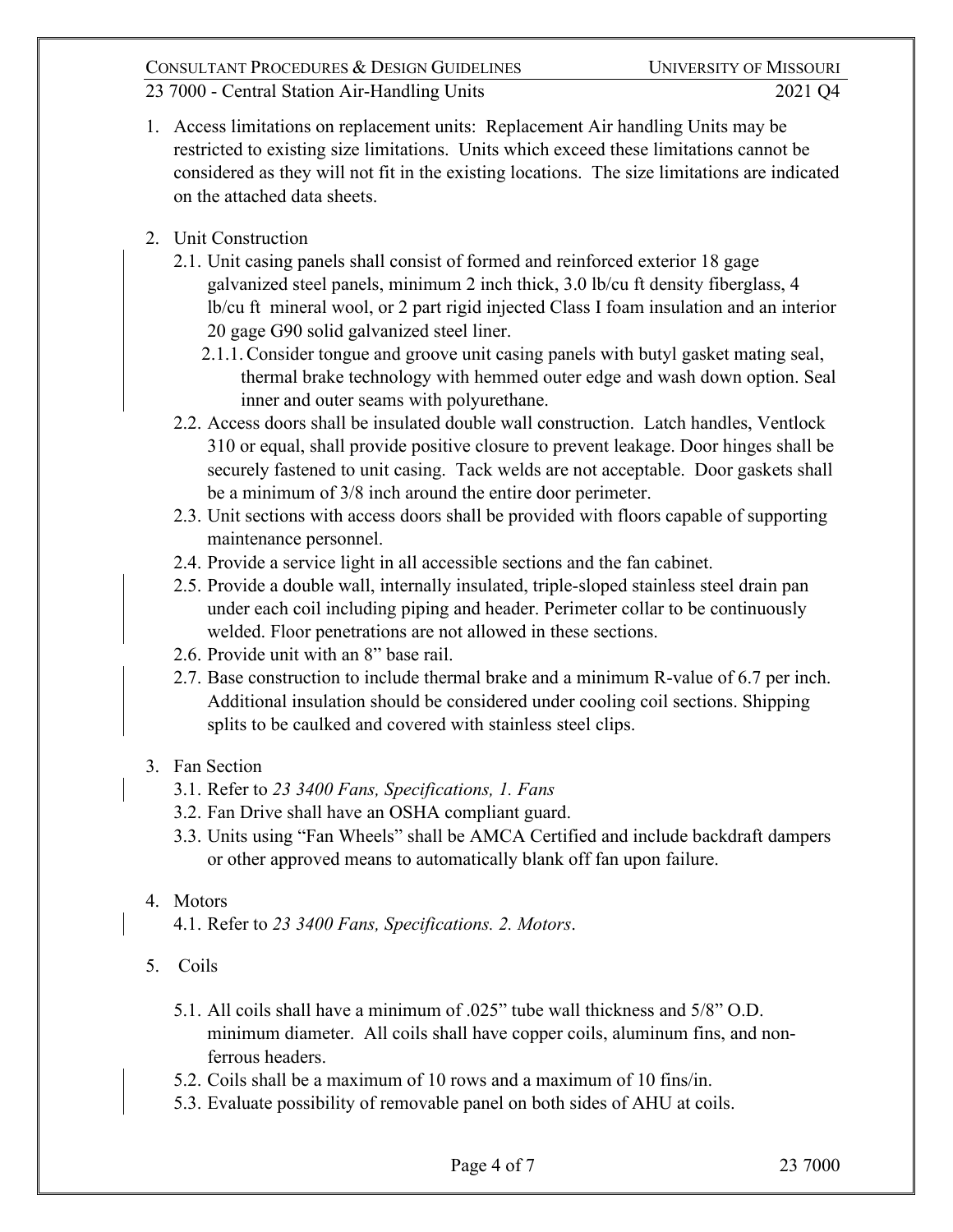### CONSULTANT PROCEDURES & DESIGN GUIDELINES UNIVERSITY OF MISSOURI

### 23 7000 - Central Station Air-Handling Units 2021 Q4

- 5.4. For stacked coils, provide intermediate drain pan with ½" closed cell rubber insulation affixed under the drain pan to prevent carryover.
- 5.5. Cooling coil and casing design must include measures to prevent bypass of air around coil to reduce possibility of condensation carry over.
- 6. Access/Plenum Sections
	- 6.1. Full-sized 24" access sections shall be provided between all coil and filter sections. Access sections shall have hinged doors with door handles. Access doors shall be provided on all sections to provide access to filters; coils, front and back of fans; dampers, etc. Bolted or screwed panels are not acceptable.
	- 6.2. The door swing shall be the opposite of the pressure in the access section.
- 7. Filter Section
	- 7.1. Provide disposable type, cotton/polyester material with additional non-woven glass fibers on the exit face. Filter performance shall be as scheduled. Air filters shall comply with Section 605 International Mechanical Code and NFPA Standard 90A "Standard for the Installation of Air Conditioning and Ventilating Systems" and be UL Class 2.
	- 7.2. Filters shall be rated in accordance with ASHRAE Standard 52 "Method of Testing Air-Cleaning Devices Used in General Ventilation for Removing Particulate Matter."
	- 7.3. Filter rack to provide positive means to secure filters and gasketing to limit bypass air.
- 8. Mixing Boxes/Economizer Sections
	- 8.1. Provide parallel-blade dampers in a reinforced, galvanized steel cabinet. Damper blades shall be galvanized steel mechanically fastened to steel operating rod. Connect operating rods for each set of dampers together with a common linkage and interconnect linkages so dampers operate simultaneously and in the opposite direction (one opens when the other closes).

#### **SCHEDULE TO BE INCLUDED IN THE DRAWINGS**

| TAG NO.                        |  |
|--------------------------------|--|
| <b>MANUFACTURER/MODEL#</b>     |  |
| <b>AHU TYPE</b>                |  |
| <b>FAN</b>                     |  |
| <b>TOTAL AIRFLOW</b>           |  |
| <b>MINIMUM OUTSIDE AIRFLOW</b> |  |
| <b>TOTAL/EXTERNAL SP</b>       |  |
| <b>HP/VOLTS/PHASE</b>          |  |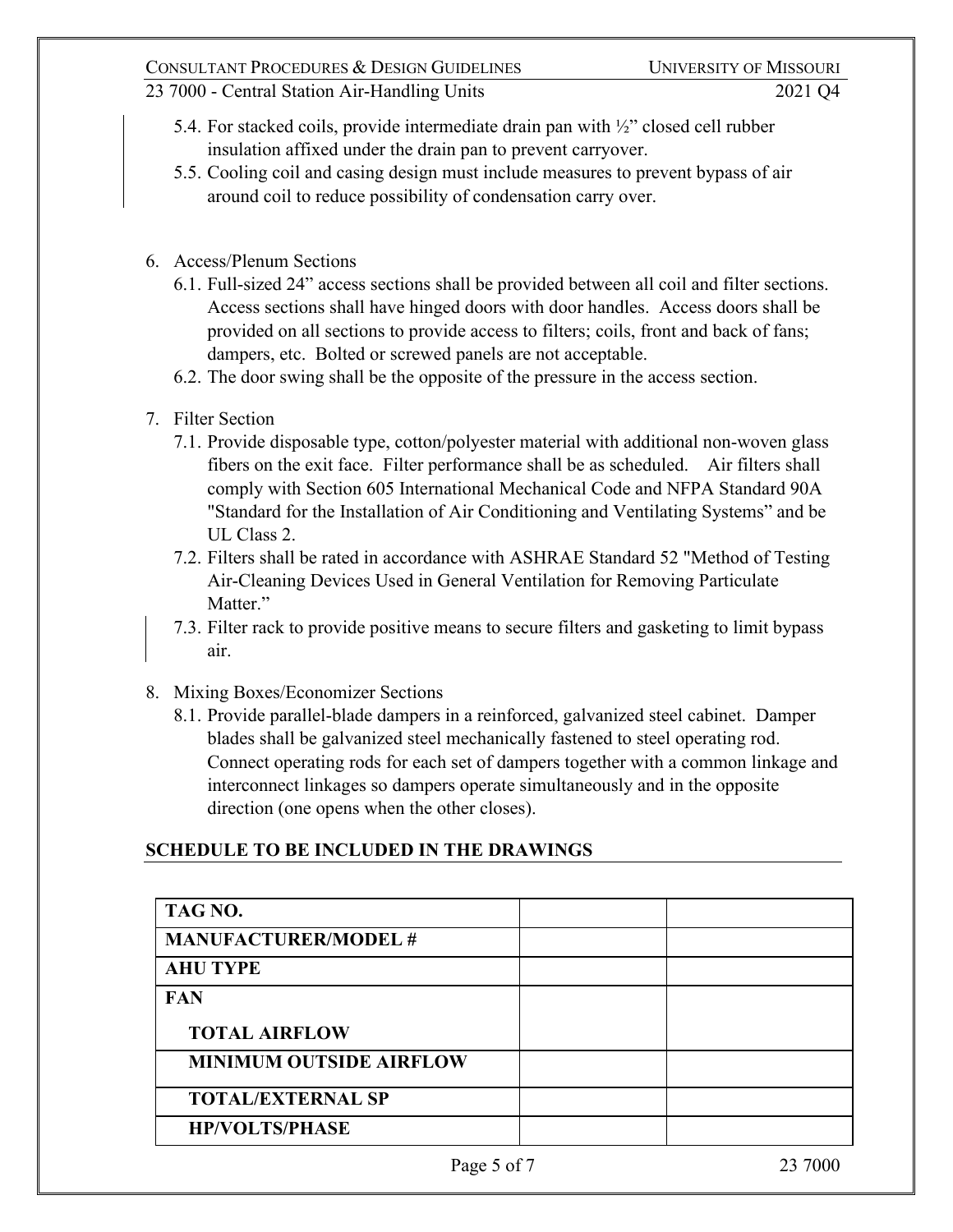**COOLING COIL TYPE CFM MAX FACE VEL. (FPM) AIR PRESS DROP MIN. CAPACITY, TOTAL (BTUH) MIN. CAPACITY, SENSIBLE (BTUH) ENT. AIR TEMP (DB/WB) LV. AIR TEMP (DB/WB) ENT WATER TEMP (F) LV WATER TEMP (F) WATER PRESS DROP (FT) WATER FLOW (GPM) HEATING COIL TYPE CFM MAX FACE VEL. (FPM) AIR PRESS DROP MIN. CAPACITY, TOTAL (BTUH) MIN. CAPACITY, SENSIBLE (BTUH) ENT. AIR TEMP (DB/WB) LV. AIR TEMP (DB/WB) ENT WATER TEMP (F) LV WATER TEMP (F) WATER PRESS DROP (FT) WATER FLOW (GPM) FILTER SECTION PRE-FILTER TYPE / DEPTH PRE-FILTER PRESS DROP - CLEAN/DIRTY PRE-FILTER EFFICIENCY/ARRESTANCE FINAL FILTER TYPE / DEPTH FINAL FILTER PRESS DROP - CLEAN/DIRTY**